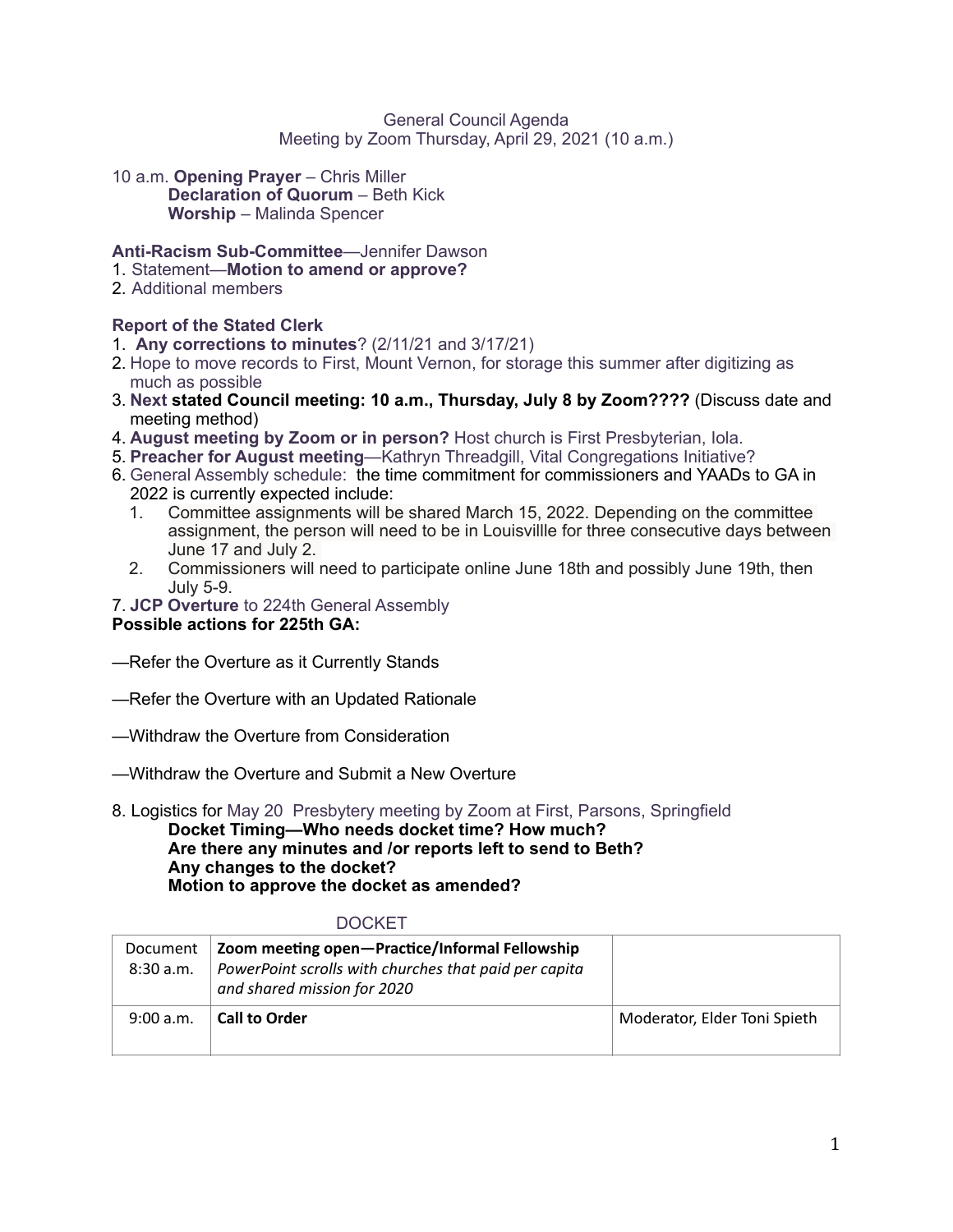| 9:02 a.m.   | <b>Opening Prayer &amp; Greeting from Host Church</b><br>Mission & Ministry of First Presbyterian Church,<br>Parsons, Kansas                                         | The Reverend Jennifer Dawson                                 |
|-------------|----------------------------------------------------------------------------------------------------------------------------------------------------------------------|--------------------------------------------------------------|
| 9:12 a.m.   | <b>Orientation to Videoconference Meeting</b><br>Take attendance (raise hand function)                                                                               | <b>Stated Clerk Beth Kick</b>                                |
| $9:17$ a.m. | <b>Introduction of Elders and Ministers New to the</b><br>Presbytery                                                                                                 | Moderator, Elder Toni Spieth                                 |
| $9:23$ a.m. | <b>Report of Stated Clerk</b><br>Declaration of a quorum<br><b>Approval of docket</b><br>Seating of corresponding members<br>Adoption of consent agenda<br>$\bullet$ | Elder Beth Kick                                              |
| 9:40 a.m.   | <b>Greetings from Co-Moderators of PC(USA)</b>                                                                                                                       | Ruling Elder Elona Street-<br><b>Stewart</b>                 |
| 9:45 a.m.   | Preparation for Worship (includes prelude and time to<br>get bread and juice)                                                                                        | Moderator, Elder Toni Spieth                                 |
| $9:48$ a.m. | <b>Service of Morning Worship</b>                                                                                                                                    | The Reverend Jessi Markus,<br>preaching                      |
| 10:30 a.m.  | <b>Educational Time</b>                                                                                                                                              |                                                              |
| 10:55 a.m.  | <b>Break</b> --                                                                                                                                                      |                                                              |
| 11:00 a.m.  | <b>Report of Pastoral Presbyter</b>                                                                                                                                  | Elder Malinda Spencer                                        |
| 11:10 a.m.  | <b>Report of Committee on Ministry</b>                                                                                                                               | Elder Reina Daleske                                          |
| 11:20 a.m.  | <b>Report on Transitional Project</b>                                                                                                                                |                                                              |
| 11:30 a.m.  | <b>Report of Administrative Ministries Committee</b>                                                                                                                 |                                                              |
| 11:40 a.m.  | <b>Report of the Treasurer</b>                                                                                                                                       | The Reverend Dennis<br>Winzenried                            |
| 11:45 a.m.  | <b>Presbyterian Foundation</b>                                                                                                                                       | The Reverend Dr. Craig<br>Howard                             |
| 11:50 a.m.  | <b>Report of COVID-19 Administrative Commission</b><br>written                                                                                                       | The Reverend Dennis<br>Winzenried or Elder Martha<br>Bledsoe |
| 12:00 p.m.  | <b>Report of General Council</b>                                                                                                                                     | The Reverend Chris Miller                                    |
|             | <b>Report of Synod Commissioner</b>                                                                                                                                  | The Reverend John Nipper or<br>Elder Bob Wilson              |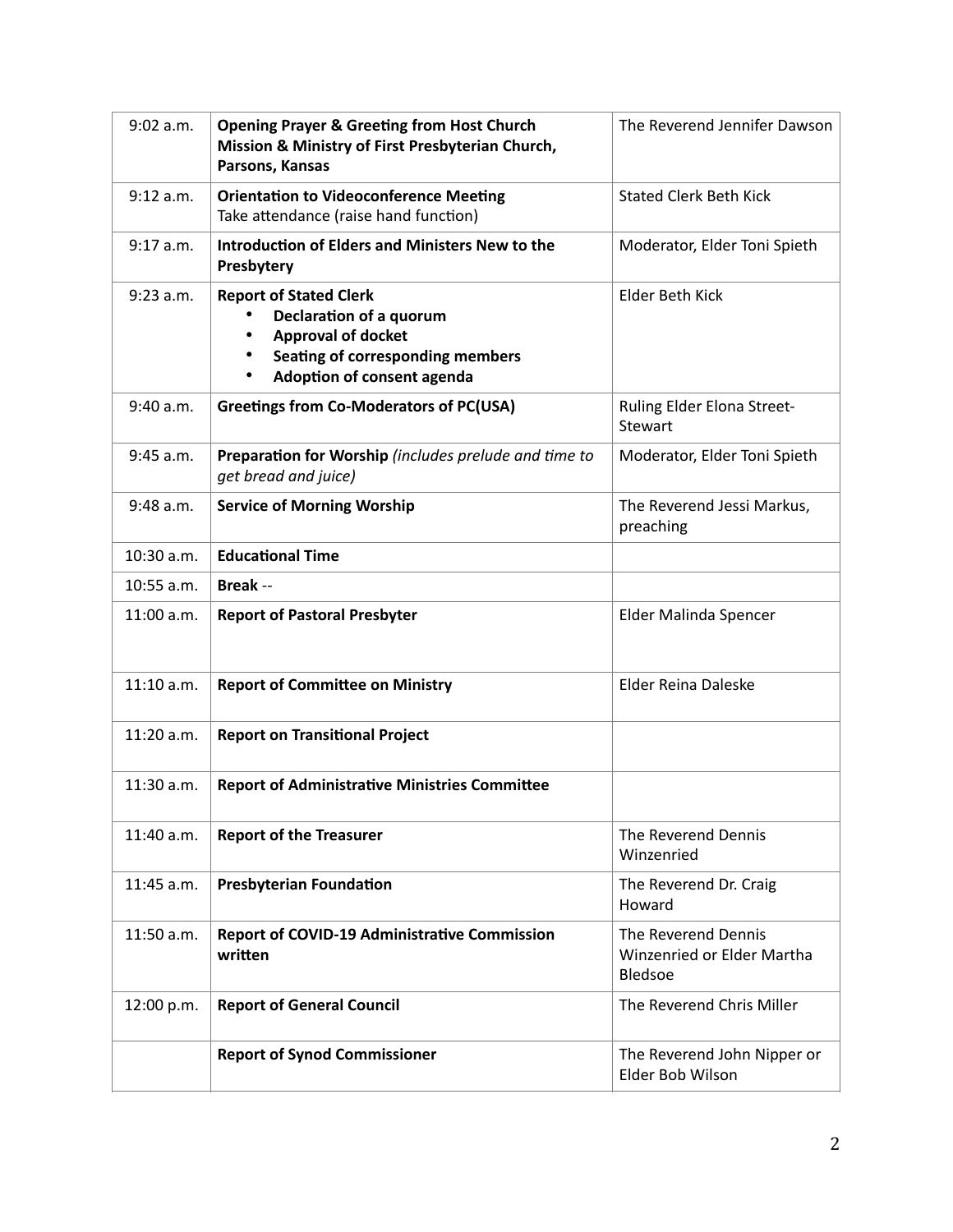| <b>Report of Committee on Representation</b>   | Elder Lorraine Whittington                          |
|------------------------------------------------|-----------------------------------------------------|
| <b>Report of Mission and Nurture Committee</b> | The Reverend Lou Hartley and<br>Elder William Agnew |
| <b>Report of Presbyterian Women</b>            | Elder Joan Russell                                  |
| <b>Resolution of Thanks and Closing Prayer</b> |                                                     |
| We Go Out as a Worshipping Community           |                                                     |

## **Report of the Pastoral Presbyter**

## **1. COR Vice-Moderator**

# **2. Web security; FaceBook account**

3. Stewardship and Comfort my People mental health events (to be planned by Synod EPs)

4. Transitional Project

## **5. Vital Congregations Initiative**

6. Matthew 25

Presbytery approved this motion from General Council Nov. 2, 2019, which required us to make this commitment:

We do hereby commit to become a Matthew 25 mid council. We pledge to encourage 20% or more of our congregations to become Matthew 25 churches and embrace these areas of focus:

- Building congregational vitality
- Dismantling structural racism<br>• Eradicating systemic poverty
- Eradicating systemic poverty

We promise to keep track of the impact of our ministry and share our stories with the PC(USA) from time to time.

*What steps shall we take to fulfill this commitment? How we might hold up the work our churches are doing under the Matthew 25 initiative?*

#### **Reports of the Committees**

Administrative Ministries – **Year to date Financials** 

Treasurer's Report

Committee on Ministry – Reina Daleske

Committee on Preparation for Ministry – Diane Cooke

Transitional Project—Reina Daleske

Committee on Representation – Lorraine Whittington

COVID-19 Administrative Commission– Dennis Winzenried

Mission and Nurture – Lou Ellen Hartley

Presbyterian Women – Joan Russell